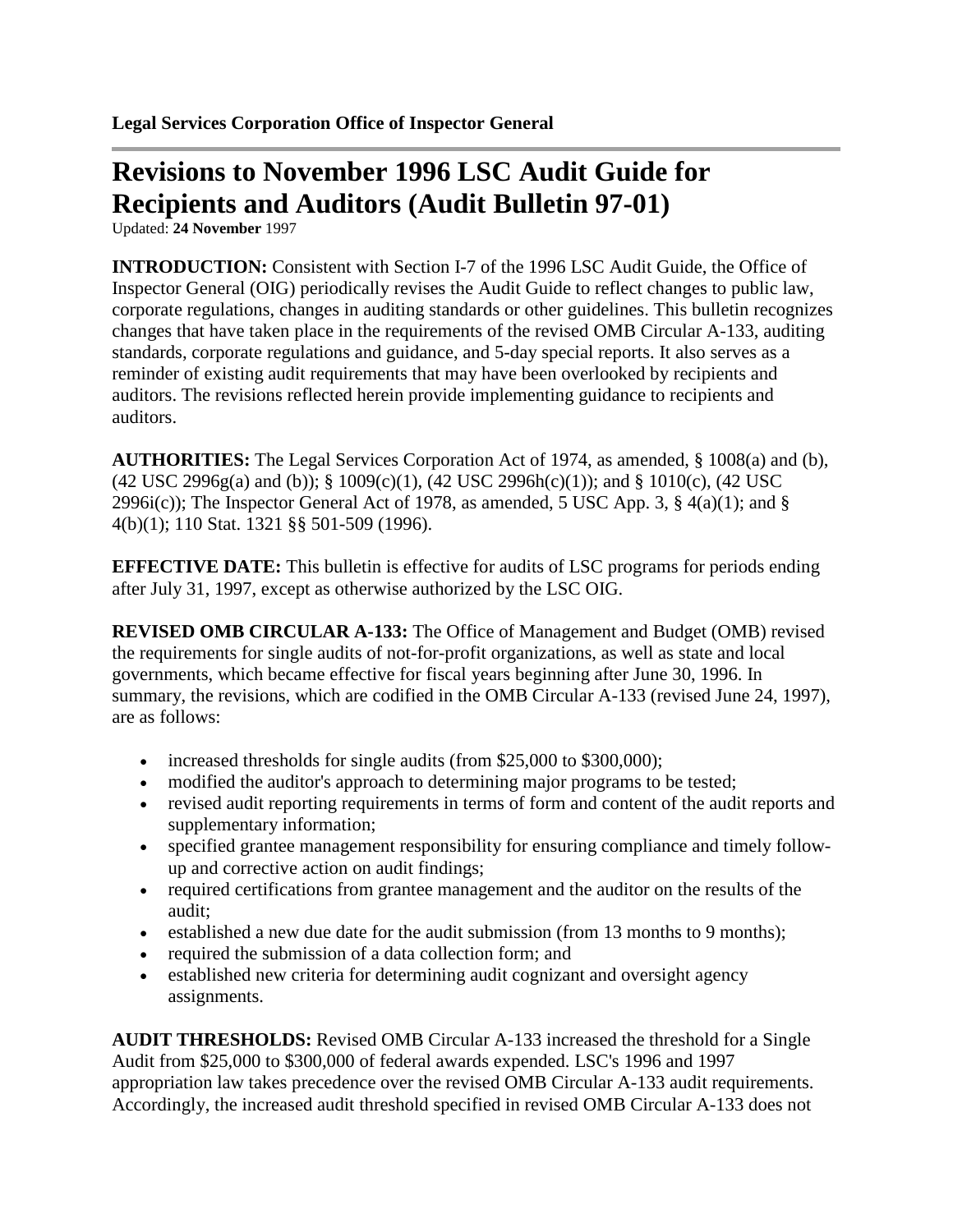apply to recipients of LSC funds. There is no change in audit requirements for recipients of LSC funds. The applicability of the requirements of the 1996 LSC Audit Guide specified in paragraph I-3 remains unchanged.

**DETERMINATION OF MAJOR PROGRAMS:** The revised OMB Circular A-133 provides for a risk-based approach for determining major programs. For purposes of this revision, the LSC program is considered a Type A program. Auditors should be aware it is highly unlikely that the LSC recipient would be considered a "low-risk auditee" based on the criteria defined in Sections 525(b)(c) and (d) of OMB Circular A-133. Compared to prior years, the LSC program has significantly higher risk as a result of prohibitions and restrictions imposed by the 1996 appropriation law. A majority of the new restrictions have only been in effect for one year and have not been time-tested. In 1996, there were new and interim regulations which were subsequently finalized during 1997.

**AUDIT REPORTS:** The revisions to OMB Circular A-133 have simplified the number, form and content of the auditor's reports. Under the combined format the reports that are now required at a minimum are:

- Report on the Financial Statements and the Supplementary Schedule of Expenditures of Federal Awards (may be issued separately);
- Report on Compliance and on the Internal Control over Financial Reporting Based on an Audit of the Financial Statements Performed in Accordance with Government Auditing Standards;
- Report on the Compliance With Requirements Applicable to Each Major Program and Internal Control over Compliance in Accordance with OMB Circular A-133; and
- Summary of Findings and Questioned Costs (with findings referenced appropriately by number to allow for easy identification of the audit findings during audit follow-up).

Auditors should contact the American Institute of Certified Public Accountants (AICPA) for guidance on the form and content of the reports. Sample reports can be found on the [AICPA web](http://www.aicpa.org/)  [site:](http://www.aicpa.org/) [Illustrative Auditor's Reports Under Circular A-133 –](http://www.aicpa.org/InterestAreas/GovernmentalAuditQuality/Resources/IllustrativeAuditorsReports/Pages/OMBCircularA-133IllustrativeReports.aspx) Updated for SAS No. 117. Further guidance can be found in [Government Auditing Standards and Circular A-133 Audits -](http://www.cpa2biz.com/AST/Main/CPA2BIZ_Primary/AuditAttest/IndustryspecificGuidance/Government/PRDOVR%7EPC-012743/PC-012743.jsp) AICPA [Audit Guide.](http://www.cpa2biz.com/AST/Main/CPA2BIZ_Primary/AuditAttest/IndustryspecificGuidance/Government/PRDOVR%7EPC-012743/PC-012743.jsp)

**CORRECTIVE ACTION PLANS AND AUDIT FOLLOW UP:** Corrective Action Plans are still required pursuant to § I-9.D of the 1996 Audit Guide. For recipients who elect to incorporate the corrective action plan as part of the management response rather than a separate submission, please ensure that the text of the auditor's report is captioned appropriately "Corrective Action Plan". Requirements for audit follow up remain as specified in § II-4.

**CERTIFICATIONS:** Currently, auditors or recipients or subrecipients of LSC funds would not be required to submit the certifications required by the revised OMB Circular A-133.

**DUE DATES:** The due date for audit reports remain at 120 days of the recipient's fiscal year end as specified in §§ I-9.B and III-1.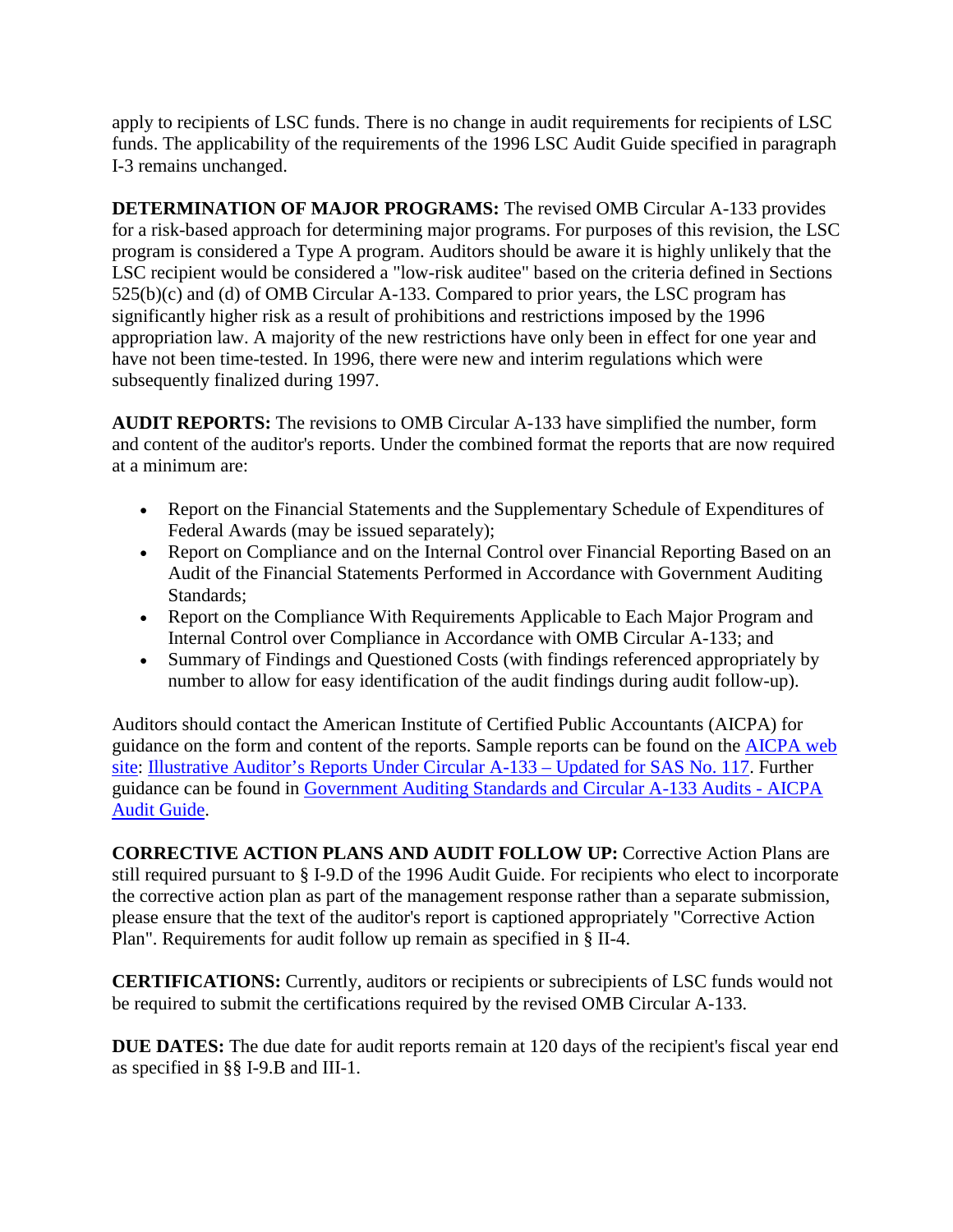**DATA COLLECTION FORM (DCF):** Pursuant to the requirements of OMB Circular A-133, the form is required to be submitted to the Federal clearinghouse designated by OMB. This form is designed to summarize the results of the audit and provide the federal government with a data base of information. Guidance on the preparation and submission of this form will be disseminated by the OIG in the near future. Until such time, auditors are to continue using the Summary Report Form on Noncompliance with Laws and Regulations, Questioned Costs and Reportable Conditions (SRF) required under § III-1 and more fully described in Appendix D.

As a reminder to auditors, these forms must be submitted electronically. Audit submissions are considered unacceptable unless these forms are submitted by the auditors. If the auditors experience difficulty in submitting these forms, please call the OIG Audit Helpline at 1 202 295 1671, or send an E-mail [\(audits@oig.lsc.gov\)](mailto:audits@oig.lsc.gov) or fax (1 202 337 6616) to our office.

**AUDIT COGNIZANT AND OVERSIGHT AGENCIES:** The LSC OIG is the audit oversight agency for recipients and subrecipients of LSC funds.

**AUDITING STANDARDS:** The reporting requirements of § II-1.G., Disclosure of Irregularities, Illegal Acts and Other Noncompliance, remain the same. However, the reference to Statement on Auditing Standards (SAS) Number 53, "The Auditor's Responsibility to Detect and Report Errors and Irregularities" is changed to SAS Number 82, "Consideration of Fraud in a Financial Statement Audit" because SAS Number 53 has been superseded by SAS Number 82.

## **CORPORATE REGULATIONS AND GUIDANCE:**

COMPLIANCE TESTING: The 1997 LSC appropriation law continued the previous restrictions and prohibitions, recognized special circumstances involving domestic violence cases, and added a restriction consistent with the Assisted Suicide Funding Restriction Act of 1997.

The 1996 Audit Guide included a Compliance Supplement (Appendix A) that applies to LSC programs. The Compliance Supplement is currently being revised to reflect the changes to laws and regulations.

5-DAY SPECIAL REPORTS: The 1996 Audit Guide included requirements for special reports to the OIG on instances of noncompliance (§§ I-9.C and II-1.H). The Compliance Supplement is currently being revised and revisions will include redefining the criteria for submission of the 5 day Special Reports on instances of noncompliance with laws and regulations. For the purposes of special reporting requirements, the recipient's "5-day Special Report" to the OIG on Noncompliance with Laws and Regulations will be limited to any instances of noncompliance with respect to the practice restrictions identified in the revised Compliance Supplement. Procedural or administrative items will not be required to be reported on the "5-day Special Report".

LSC ACCOUNTING GUIDE: All references to the 1981 and 1986 Audit and Accounting Guide for Recipients and Auditors with respect to accounting requirements have been superseded by the LSC Accounting Guide for Recipients issued August 1997. All questions regarding the accounting and financial reporting requirements of LSC are to be directed to LSC management at